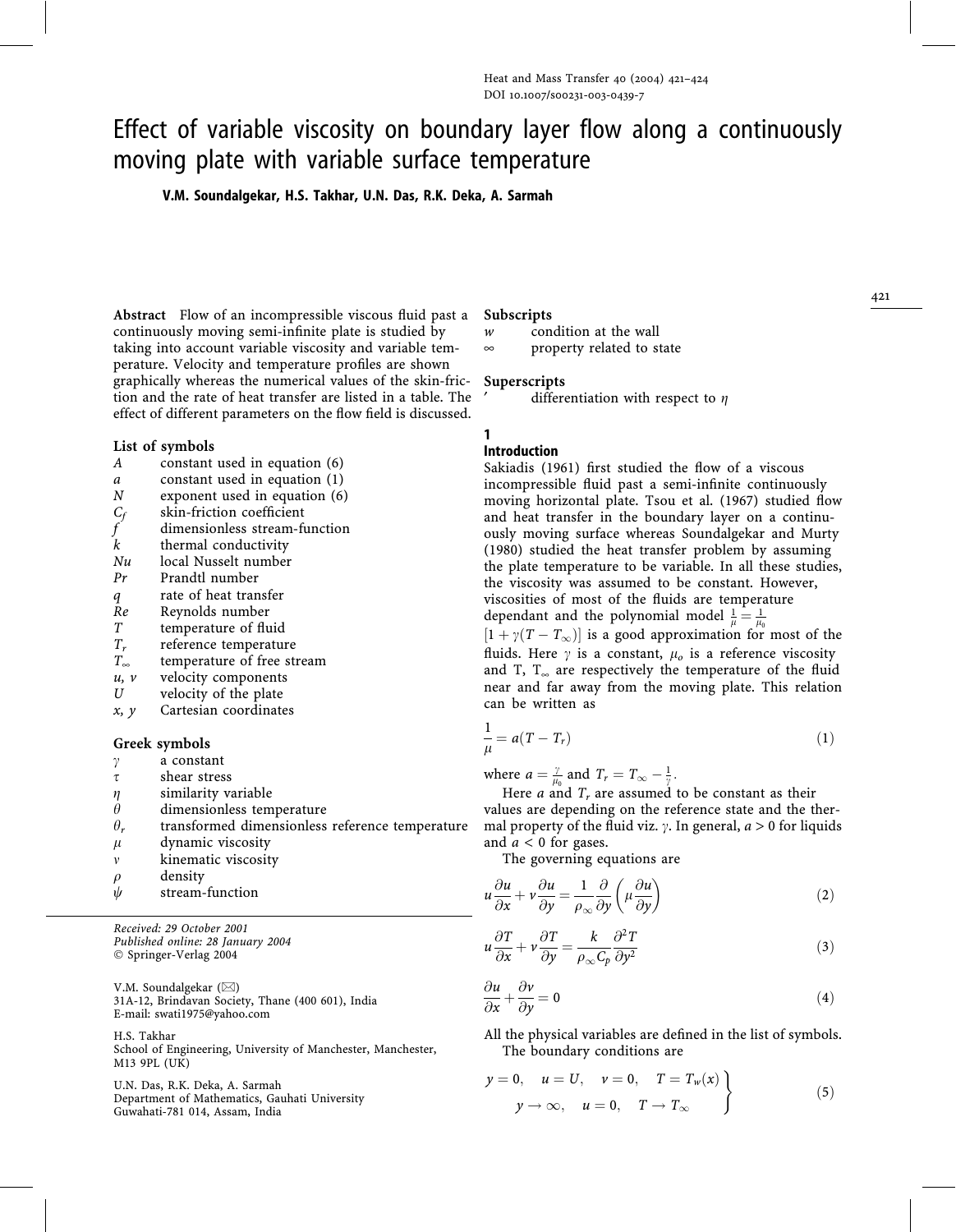

Fig. 1. Velocity profiles, Pr < 1.0,  $\theta_r$  > 0.0 Fig. 3. Velocity profiles, Pr < 1.0,  $\theta_r$  > 0.0



Fig. 2. Velocity profiles, Pr < 1.0,  $\theta_r > 0.0$ 

We also assume the temperature of the plate to be varying as  $x^N$  and we take it as

$$
T_w(x) - T_\infty = Ax^N \tag{6}
$$

where  $A$  is a constant and  $x$  is measured from the leading edge.

Introducing the stream-function  $\psi$  and following similarity variables

$$
\psi = v_{\infty} \text{Re}^{1/2} f(\eta), \quad \theta(\eta) = \frac{T - T_{\infty}}{T_w - T_{\infty}}, \quad \eta = \frac{y}{x} \text{Re}^{1/2},
$$
  
Re =  $\frac{Ux}{v_{\infty}}$ , Pr =  $\frac{\mu_{\infty} C_p}{k}$  (7)

and carrying out the analysis, we can show that equations  $(2)-(6)$  in view of  $(7)$  reduce to



Fig. 4. Velocity profiles, Pr > 1.0,  $\theta_r$  < 0.0

$$
f''' - \frac{1}{\theta - \theta_r} \theta' f'' - \frac{\theta - \theta_r}{2\theta_r} f f'' = 0
$$
\n(8)

$$
\theta'' - NPrf'\theta + \frac{Pr}{2}f\theta' = 0
$$
\n(9)

with following boundary conditions:

$$
f(\eta) = 0, \quad f'(\eta) = 1, \quad \theta(\eta) = 1 \quad \text{at } \eta = 0f'(\eta) = 0, \quad \theta(\eta) = 0 \quad \text{as } \eta \to \infty
$$
 (10)

Here  $\theta_r = \frac{T_r - T_\infty}{T_w - T_\infty}$  and  $\frac{T - T_r}{T_w - T_r} = \theta - \theta_r$ .

We now observe that  $\theta_r$  is negative for liquids (Pr > 1.0) and positive for gases (Pr < 1.0). Equations (8)-(10) are

422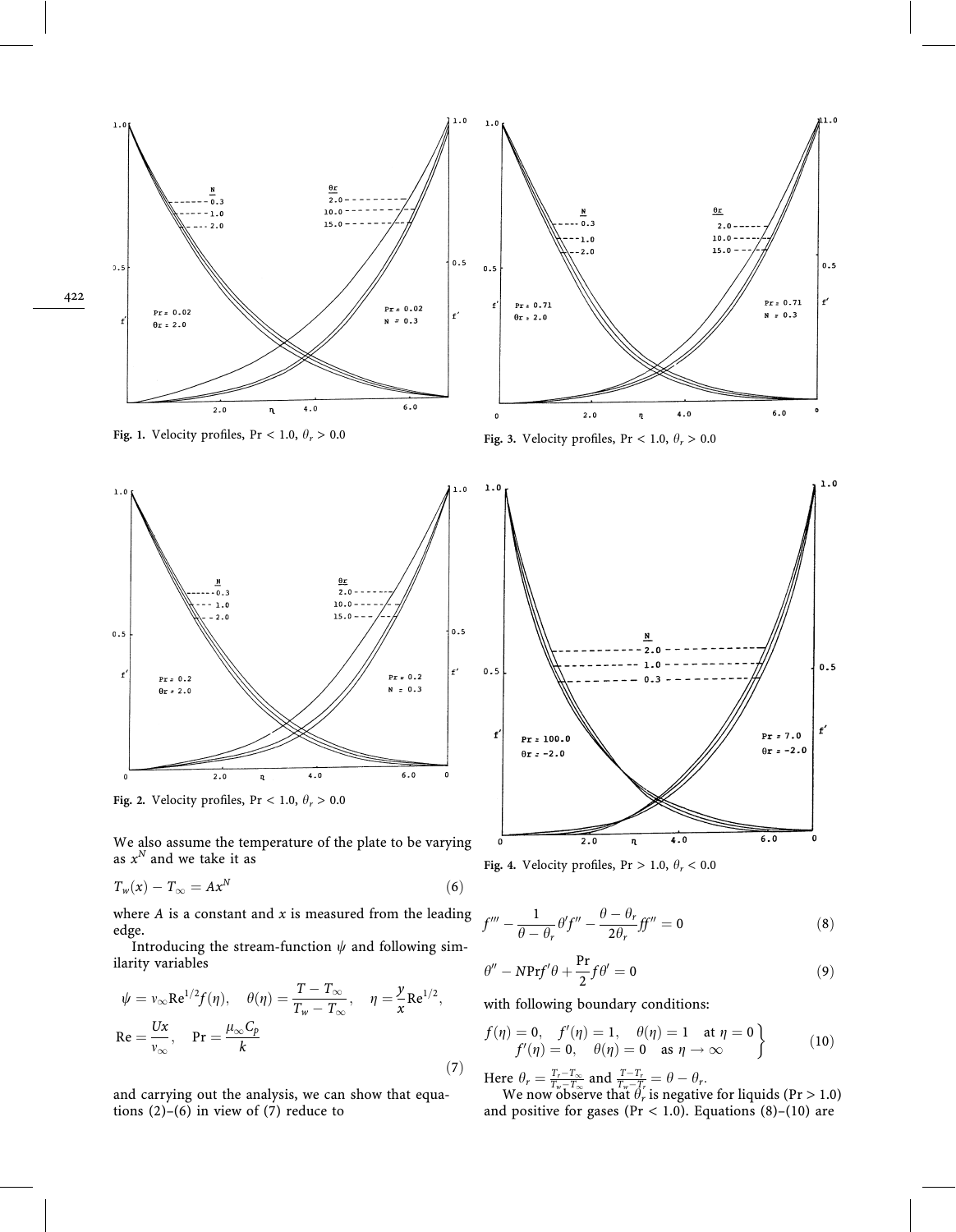

Fig. 7. Temperature profiles, Pr < 1.0,  $\theta_r$  > 0.0



Fig. 6. Temperature profiles, Pr < 1.0,  $\theta_r$  > 0.0

solved numerically for Pr = 0.02, 0.2, 0.71, 7.0 and 100.0 and the velocity and temperature profiles are shown on graphs.

The skin friction in non-dimensional form is given by

$$
C_f \text{Re}^{1/2} = -\frac{2\theta_r}{1 - \theta_r} f''(0, \theta_r)
$$
\n(11)

where  $C_f = \frac{2\tau_w}{\rho_\infty U^2}$ .<br>The numerical values of {-f'(0)} are computed and these are listed in Table 1.

The Nusselt number is given by

$$
Nu\text{Re}^{-1/2} = \{-\theta'(0,\theta_r)\}\tag{12}
$$



423

Fig. 8. Temperature profiles, Pr > 1.0,  $\theta_r$  < 0.0

where

$$
Nu = \frac{xq_w}{k(T_w - T_r)}, \quad q_w = -k\frac{\partial T}{\partial y}\bigg|_{y=0}
$$

The numerical values of  $\{-\theta'(0)\}$  are computed and listed in Table 2.

## Conclusions

2

(i) An increase in N, when  $\theta_r$  is constant, leads to a decrease in the velocity. However, for N constant, when  $\theta_r$  is increased, the velocity is also found to decrease but the effect of  $\theta_r$  is more pronounced in case of a